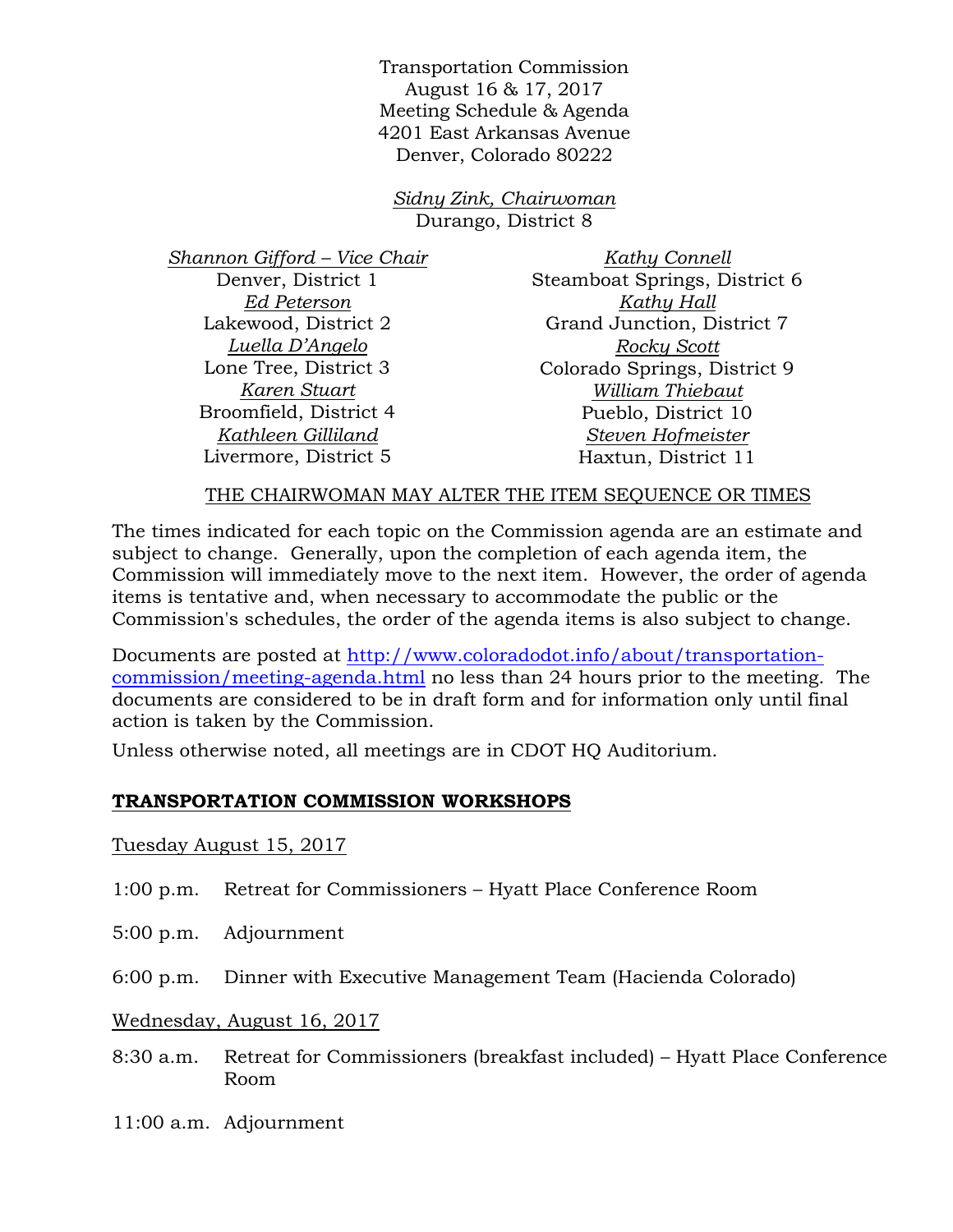- 11:30 a.m. HPTE Board Meeting [Call to Order in Room 225]
- 12:20 p.m. HPTE Board Break
- 12:30 p.m. HPTE Board Meeting [Reconvenes in Auditorium]
- 12:30 p.m. *Commission Lunch [Commission Conference Room]*
- 1:30 p.m. Right of Way Workshop (Josh Laipply)
- 2:00 p.m. INFRA Grant and SB267 (Deb Perkins-Smith and Herman Stockinger)
- 2:30 p.m. Asset Management FY2020-FY2021 Planning Budgets (Josh Laipply, Debra Perkins-Smith, and William Johnson)
- 2:45 p.m. Annual Budget Topics and Roll forwards (Michael Krochalis & Louie Barela)
- 3:15 p.m. P.D. 14 Reporting and Performance Metrics (Deb Perkins-Smith)
- 4:15 p.m. Adjournment
- 6:00 p.m. Joint dinner for Commissioners and Regional Transportation District (RTD) Directors- Piatti's (Cherry Creek)

### **TRANSPORTATION COMMISSION MEETING**

#### Thursday, August 17, 2017

- 8:00 a.m. Breakfast Meeting [Room 262]
- 9:30 a.m. 1. Call to Order, Roll Call
- 9:35 a.m. 2. Swearing in of Commissioner D'Angelo (Herman Stockinger)
- 9:40 a.m. 3. Audience Participation; Subject Limit: 10 minutes; Time Limit: 3 minutes
- 9:45 a.m. 4. E-470 presentation regarding the I-25 fire (Josh Martin, Board Chair)
- 9:50 a.m. 5. Comments of Individual Commissioners
- 9:55 a.m. 6. Executive Director's Report (Shailen Bhatt)
- 10:00 a.m. 7. Chief Engineer's Report (Josh Laipply)
- 10:05 a.m. 8. HPTE Director's Report (David Spector)
- 10:10 a.m. 9. FHWA Division Administrator Report (John Cater)
- 10:15 a.m. 10. STAC Report (Vincent Rogalski)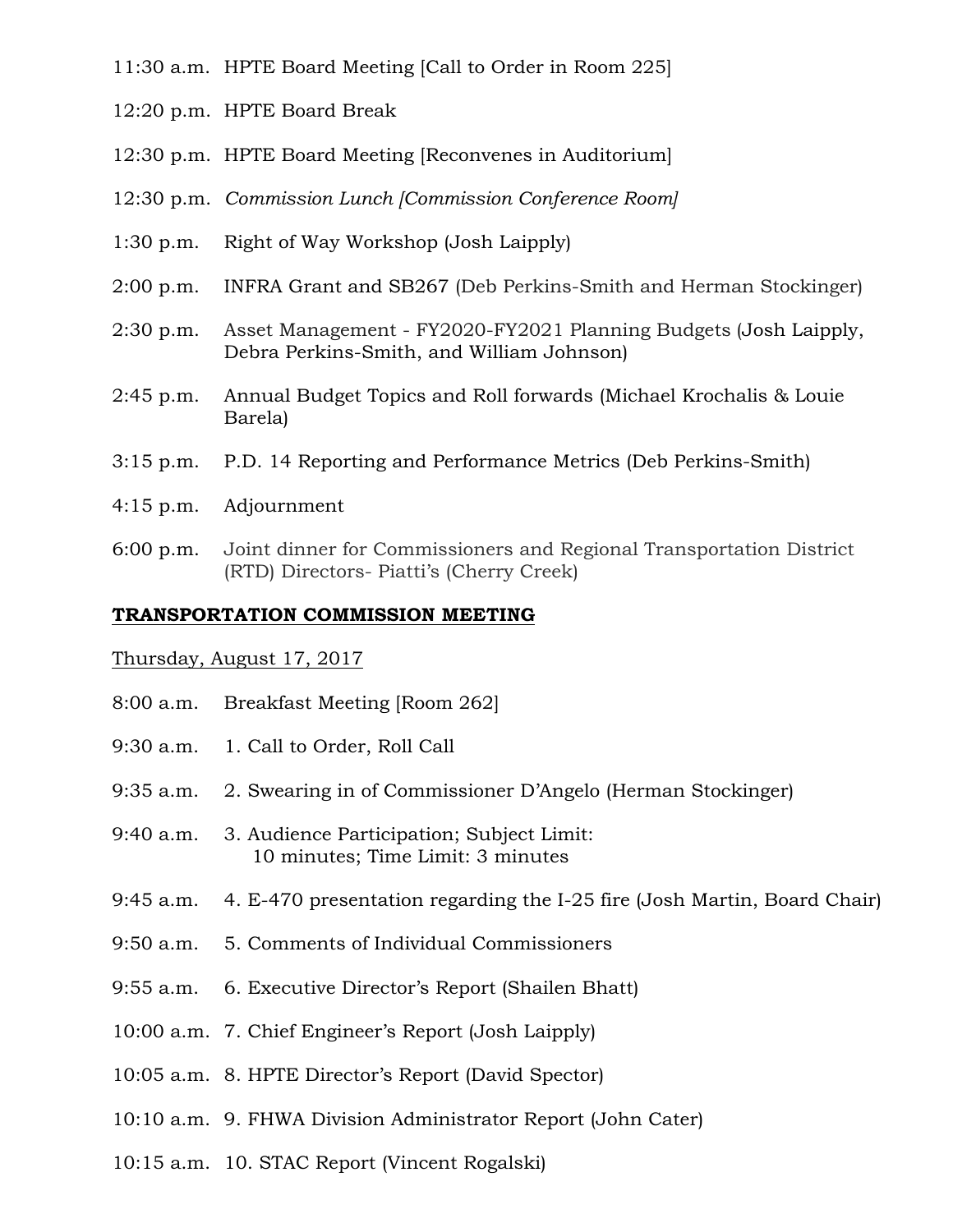- 10:20 a.m. 11. Flood Update (Johnny Olson)
- 10:25 a.m. 12. Act on Consent Agenda
	- a) Resolution to Approve the Regular Meeting Minutes of July 20, 2017 (Herman Stockinger)
	- b) Acknowledgement of Committee Assignments (Herman Stockinger)
	- c) Adopt updated Policy Directive 89.0 "Risk and Insurance Management." (Herman Stockinger / Darrell Lingk)
	- d) NFRMPO Transportation Improvement Program Incorporation into State Transportation Improvement Program (Deb Perkins-Smith)
	- e) Discuss and Act on Roll Forward requests Michael Krochalis & Louie Barela)
- 10:30 a.m. 13. Discuss and Act on the 2nd Budget Supplement of FY 2018 (Michael Krochalis)
- 10:35 a.m. 14. Discuss and Act on ROW Acquisition Authorization Requests (Josh Laipply)
- 10:40 a.m. 15. Discuss and Act on ROW Condemnation Authorization Requests (Josh Laipply)
- 10:45 a.m. . 16. DIA/Pena Blvd. National Highway System (NHS) issue update (Josh Laipply)
- 10:50 a.m. 17. HQ/R1 Relocation Update (David Fox)
- 10:55 a.m. 18. Safety Update (Darrell Lingk)
- 11:00 a.m. 19. Recognitions
	- FHWA Environmental Excellence Awards (Deb Perkins-Smith)
	- 2017 AASHTO Awards
		- o I-70 Mountain Express Lane Project Operations Excellence, Medium Project (David Spector & Paul Jesaitis)
	- CDOT Hero Awards
		- o Brent Reigel, Rodney Hemphill and Bryan Trigg

11:05 a.m. 20. Other Matters

11:10 a.m. 21. Adjournment